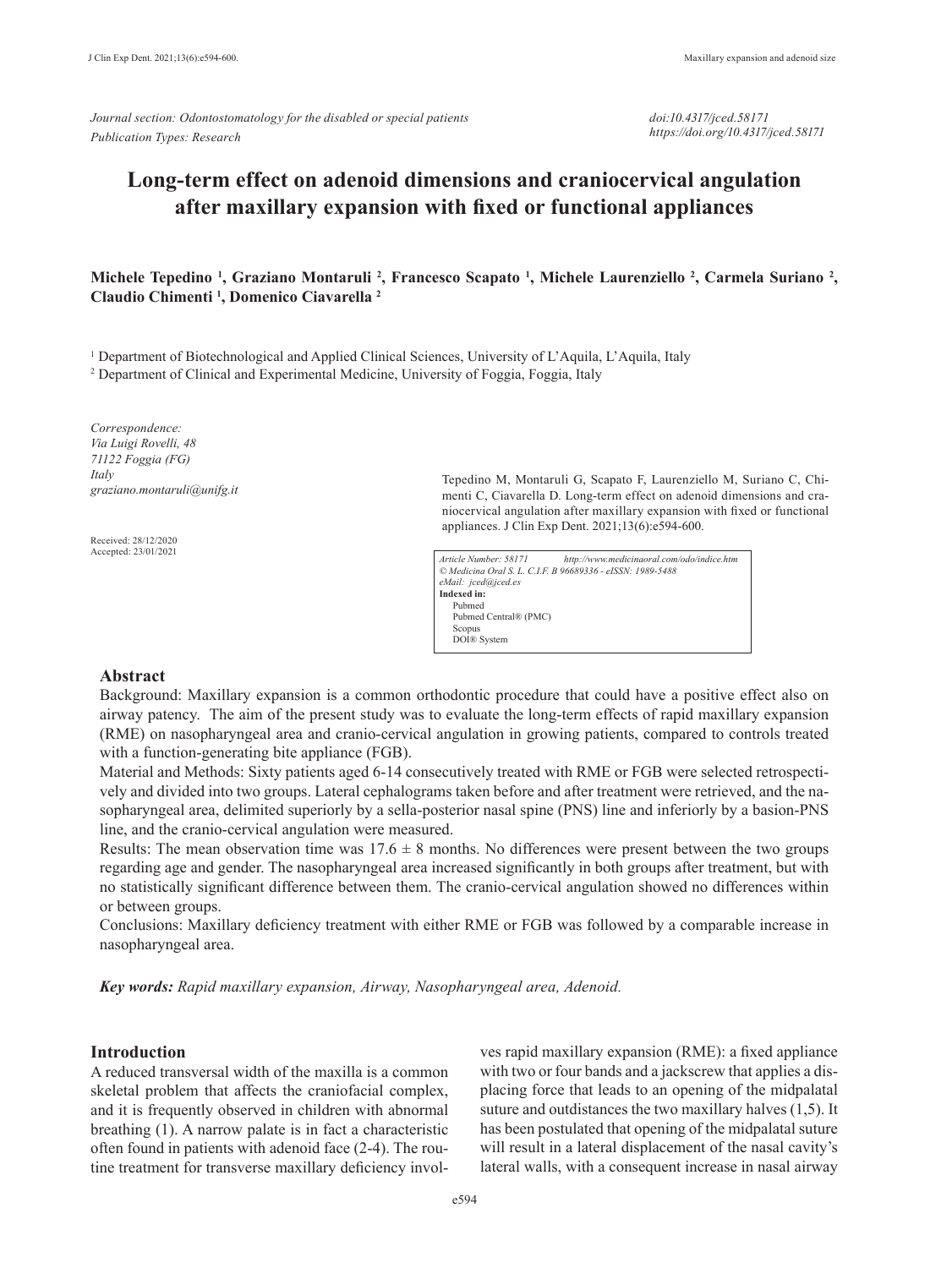volume and a reduction in airway resistance (6). For this reason, some authors (7,8) have suggested the use of RME to improve breathing in growing children; however, others have demonstrated the presence of an increase in nasal cavity width after RME (9), which remained stable after 5 years (10). Other authors recognized the change in tongue posture as another possible benefit for airway volume increase after RME (11). In addition, nasal obstructions are followed by changes in head posture that elevates the nose relative to the true vertical (12), and recovers rapidly when decongestants are administered to relieve the obstruction (13). On the other hand, it is not absolutely clear if this increased volume always results in improved breathing: some authors have suggested that this procedure would be helpful when the airway obstruction is located in the anteroinferior part of the nasal cavity, although others also reported beneficial effects in cases where the obstruction was located posterosuperiorly (14). In general, despite some evidence, no strong recommendations can be made for the use of RME with the sole purpose of improving breathing (15). Most studies that investigated airway patency after RME used volumetric images from cone-beam computed tomographies (CBCTs); however, despite the value of 3D data, some authors have questioned the reliability of such types of measurements, since segmentation procedures, patient positioning and other factors can greatly influence the final outcome (16). Therefore, the value of data retrieved from conventional lateral cephalograms is still relevant for screening purposes, in particular when evaluating the adenoids, which have a simpler morphology, and thus less information is lost on compression in two dimensions (17), especially considering that those exams are routinely needed for orthodontic diagnosis and in light of the As Low As Reasonably Achievable (ALARA) principle (17,18). However, most studies that evaluated the nasopharyngeal space on lateral cephalograms used linear distances from the posterior nasal spine (PNS) to other landmarks (19–22), which do not reflect properly the complexity of the adenoidal and rhinopharyngeal space (17).

The aim of the present study was, therefore, to retrospectively evaluate the change in the adenoidal dimensions and in the cranio-cervical angulation after treatment with RME in growing patients, compared to an active control of matched patients treated with functional appliances. The null hypothesis was that no difference exists in terms of changes in airway space and head position between the two types of treatment for maxillary constriction.

#### **Material and Methods**

This manuscript was prepared according to the STROBE guidelines. The records of all orthodontic patients that were treated from January 2011 to December 2019 at

the Orthodontic Clinic, Department of Biotechnological and Applied Clinical Sciences - University of L'Aquila, were screened for the following inclusion criteria:

- Age between 6 and 14 years;

- Diagnosis of a transverse maxillary deficiency;

- Treatment with either an RME or a "function-generating bite" appliance (FGB);

- Lateral cephalograms taken pre- and post-treatment. Exclusion criteria were allergies in their anamnestic records or previous surgical interventions for airway obstruction. A sample size calculation (G\*Power version 3.1.9.2, Franz Faul, Universität Kiel, Germany) revealed that to be able to reject the null hypothesis with a 90% probability and a type I error rate of 0.05, considering a difference between means of 0.25 with a standard deviation of 0.4 (20), a sample size of 55 patients would be needed in each group. Therefore, it was decided that the first 60 subjects that fulfilled the inclusion criteria in chronological order would be included in each group. All procedures were carried out in accordance with the Helsinki Declaration of 1975 and subsequent revisions. All possible attempts were made to contact the patients whose records were selected for inclusion in the study sample, in order to obtain their written informed consent. If this was not achieved after all possible attempts had been made, the need for consent was waived by the Ethics Committee. All the procedures that were followed were approved by the Ethics Committee of the University of L'Aquila (protocol no 42104, ID 13/2020). Patients treated with an RME appliance were assigned to the study group (RME group), while patients treated with a FGB appliance were assigned to the control group (FGB group). The choice to include an active control group treated with a functional device instead of an inactive control group was due to ethical concerns over delaying orthodontic treatment in a group of growing patients, which would pose a high risk of poorer outcomes. Patients in the RME group were treated with a two-band bonded Hyrax expander, activated by one turn per day until the desired transversal correction was achieved. After that, the screw was blocked with flowable composite and left in situ for stabilization. Patients in the FGB group were instructed to wear the appliance for 16 hours a day.

For all included subjects, the pre- (T0) and post-treatment (T1) lateral cephalograms taken in a natural head (Fig. 1) position were retrieved and anonymized with a numerical sequence. The nasopharyngeal area, the A/N ratio and the cranio-cervical angulation were measured on each image.

-Measurement of adenoidal space

All the measurements were performed by a single operator who was blinded to the type of treatment the subjects received. The T0 and T1 cephalograms were imported into an image elaboration software program (Adobe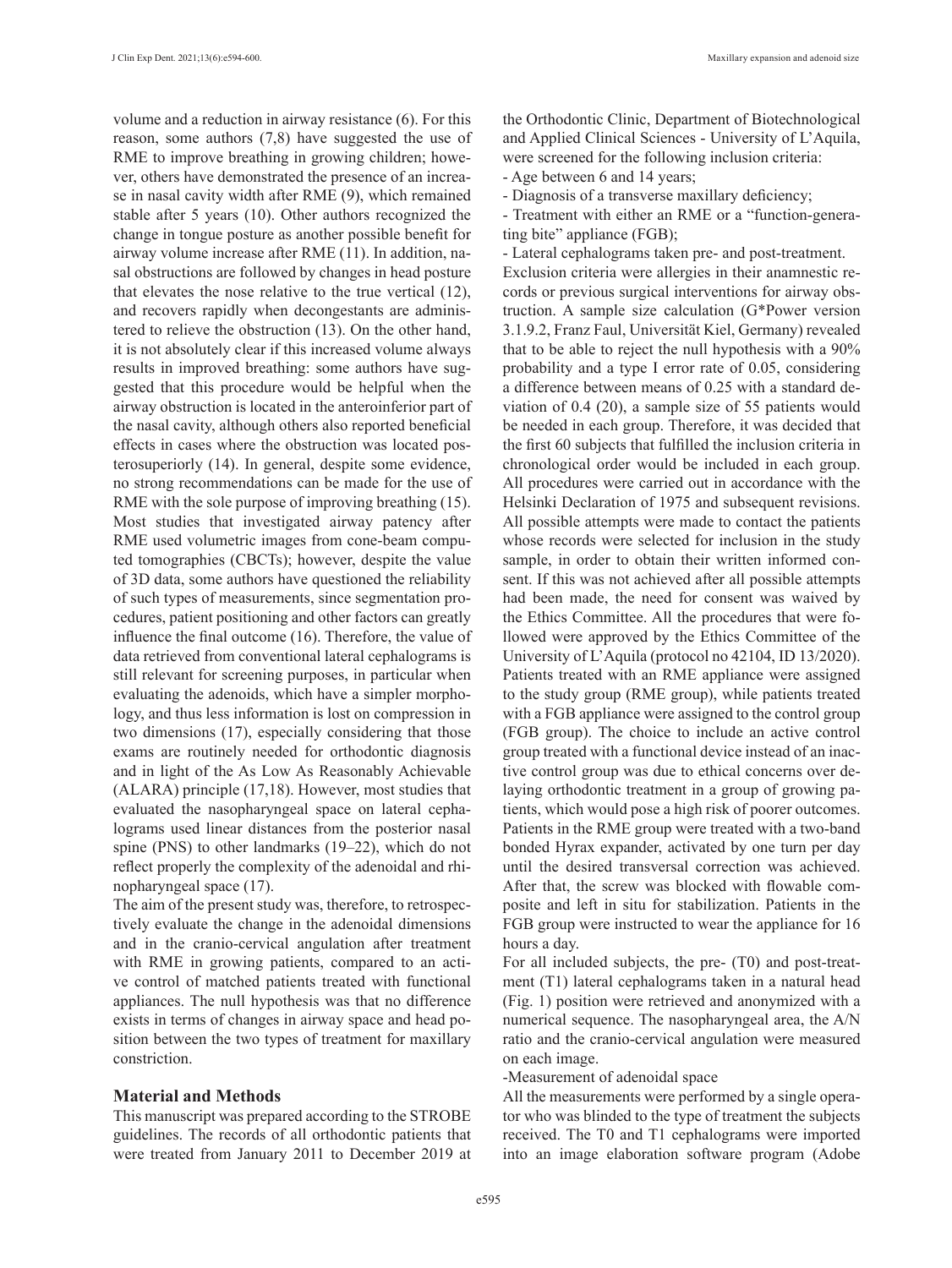

**Fig. 1:** Function generating bite (FGB) appliance, lower occlusal view.

Photoshop CS2, Adobe, San Jose, CA, USA) to draw three points: S, the point located at the centre of the sella turcica, PNS, the posterior nasal spine point and Ba, the basion point or the most anterior point of the foramen magnum. Subsequently, two planes were traced on each image: the plane passing through PNS and S, and the plane passing through PNS and Ba (Fig. 2). At this point, the images with the two planes drawn were imported into another software program (ImageJ version 1.5, National Institutes of Health, USA) and calibrated to the actual dimensions using a 30 mm segment positioned on the ruler present in the craniostat of the radiographic



**Fig. 2:** Measurement of nasopharyngeal area. S, sella point; Ba, basion point; PNS, posterior nasal spine point; yellow dotted lines, contour of the soft tissue walls delimiting the nasopharyngeal space.

appliance. Then, the nasopharyngeal area, delimited by the PNS-S plane, the PNS—Ba plane and the anterior and posterior contour of the upper airways, was measured in mm2 and recorded.

After that, for measurement of the A/N ratio,(23) the images were imported again into the first software program (Adobe Photoshop CS2, Adobe, San Jose, CA, USA) to draw a line (B) tangent to the straight part of the basiocciput and a second line (A) perpendicular to the B line and passing through the A' point (the point of maximal convexity of the inferior part of the adenoidal shadow. The images with the lines A and B drawn on them were then imported into the ImageJ software program, calibrated to the actual dimensions following the procedure described before, and used to calculate the A/N ratio: the perpendicular distance between the B line and the A' point, and the distance (N) between PNS and the D' point (the anteroinferior limit of the sphenobasioccipital synchondrosis, or the intersection between the posteroinferior margin of the pterygoid plates and the inferior margin of the basiocciput) were measured in mm (Fig. 3) and a ratio was calculated dividing the value of A by the value of N.

#### -Measurements of the cranio-cervical angulation

The same blinded operator, after importing and calibrating the T0 and T1 images into a measurement software program (ImageJ version 1.5, National Institute of Health, USA) following the already described method, traced three additional planes: NSL, the plane passing through the S point and the nasion point (the most anterior point of the fronto-nasal suture), OPT, the plane tangent to the odontoid process (CV2tp point) passing through the CV2ip point (the most inferior and posterior point of the body of the second cervical vertebra), and CVT, the plane tangent to the odontoid process (CV2tp point) passing through the CV4ip point (the most inferior and posterior point of the body of the fourth cervical vertebra) (24). Subsequently, the angle between the NSL and OPT and the angle between the NSL and CVT were measured in arc degrees and recorded (Fig. 4).

#### -Error of the method

Twenty-five cephalograms were randomly selected using an online tool, (www.randomizer.org) and the measurements of the nasopharyngeal area and the cranio-cervical angulation were repeated by the same operator at a 30-day interval. The Dahlberg formula was used on the two set of measurements to evaluate the random error, while the presence of systematic errors was evaluated using Bland-Altman plots.

## -Statistical analysis

Descriptive statistics for all the variables were calculated. A Shapiro-Wilk normality test was computed to evaluate the data distribution. To evaluate the demographic characteristics of the two samples at baseline, an independent samples t-test or a Mann-Whitney U-test, depending on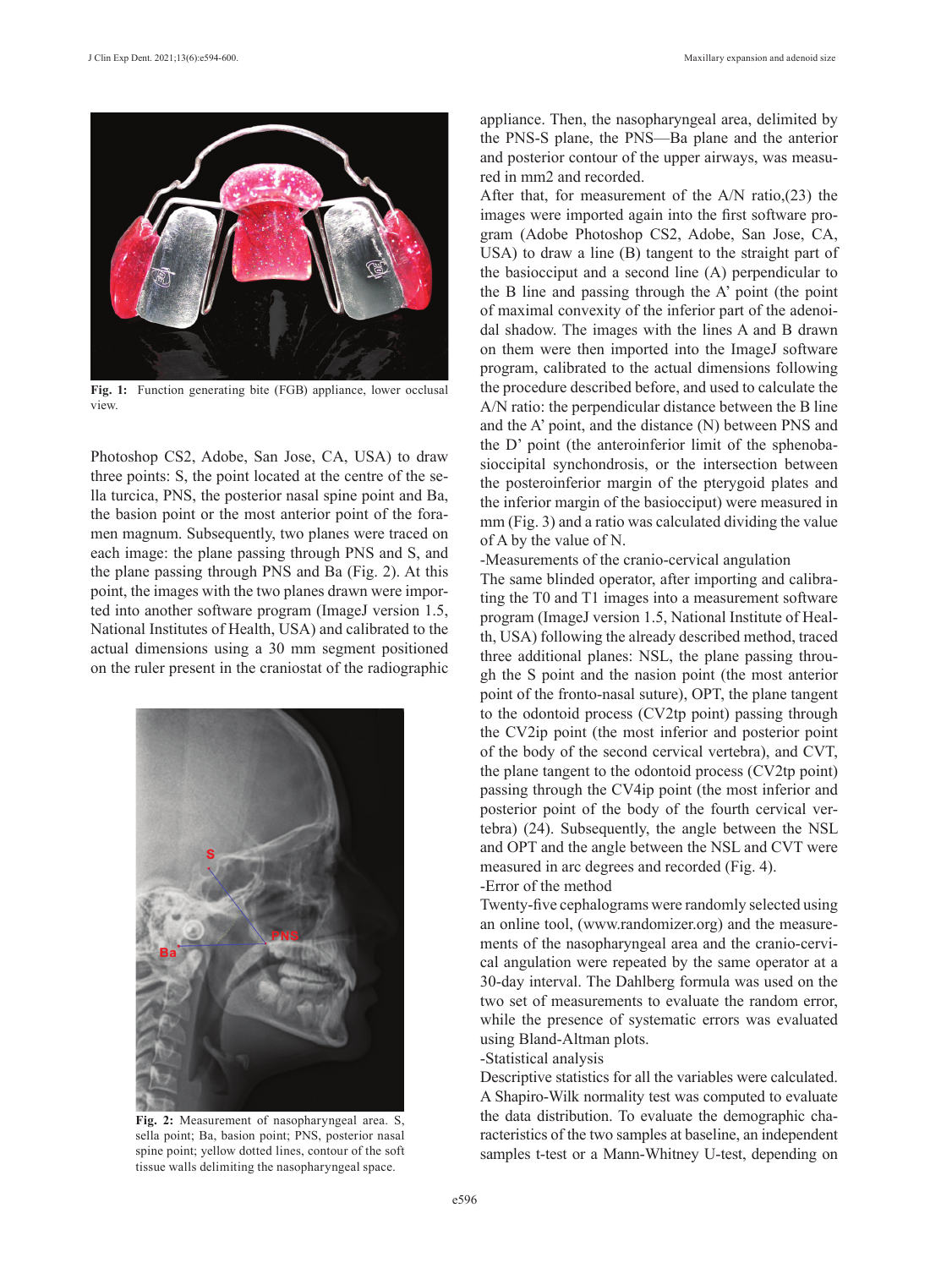

**Fig. 3:** Measurement of the A/N ratio. B, line tangent to the straight part of the basiocciput; A', the point of maximal convexity of the inferior part of the adenoidal shadow; A, line perpendicular to B and passing through the A' point; D', the anteroinferior limit of the sphenobasioccipital synchondrosis, or the intersection between the posteroinferior margin of the pterygoid plates and the inferior margin of the basiocciput; PNS, posterior nasal spine point; N, the line connecting the D' and the PNS points.

data distribution, was used to compare the age distribution in the RME and FGB groups at T0, while a Chi-squared test was used to compare the gender distribution between the two groups. To evaluate the within-group T1-T0 difference, an independent samples t-test or a Mann-Whitney U-test, depending on the data distribution, was calculated for each variable. Then, an independent samples t-test or a Mann-Whitney U-test was used for each variable to evaluate the presence of statistically significant differences at T1 between the two groups. The type I error rate was set as 0.05 for each test. The statistical analysis was run using SPSS software (SPSS for Windows v 26, IBM Corp., Armonk, NY, USA).

#### **Results**

The demographic characteristics of the included sample are described in Table 1. There were no differences in age between the two groups (Mann-Whitney  $U =$ 1643.5,  $p = 0.958$ ), and the gender distribution across the two groups showed no significant differences ( $\chi$  = 0.48,  $p = 0.488$ ). The T1 records were taken by mean after  $17.6 \pm 8$  months.

Regarding the error of the method, the random error measured with the Dahlberg formula was 0.88 mm2 for the



**Fig. 4:** Measurements of the craniocervical angulation. S, sella point; N, nasion point; CV2tp, the most posterior point of the odontoid process; CV2ip, the most inferior and posterior point of the body of the second cervical vertebra; CV4ip, the most inferior and posterior point of the body of the fourth cervical vertebra; NSL, the plane passing through the S point and the nasion point; OPT, the plane tangent to the odontoid process (CV2tp point) passing through the CV2ip point; CVT, the plane tangent to the odontoid process (CV2tp point) passing through the CV4ip point.

nasopharyngeal area, 0.18 mm for the measurement of A distance and 0.24 mm for the measurement of N distance, and 0.17° and 0.11° for the measurements of OPT-NSL and CVT-NSL, respectively. The Bland-Altman plots revealed the absence of any systematic errors.

The descriptive statistics for all the variables are reported in Table 2. The nasopharyngeal area increased from T0 to T1, and this change was statistically significant in both groups (Table 3). The A/N ratio decreased in both groups from T0 to T1, with a statistically significant difference (Table 3). On the other hand, the measurements of OPT-NSL angle remained stable in both groups, while the CVT-NSL angle measurements showed a significant increase in the RME group, but not in the FGB group (Table 3).

There were no differences between the two groups regarding nasopharyngeal area, A/N ratio and cranio-cervical angulation at T0 and at T1 (Table 4), therefore the null hypothesis was accepted.

## **Discussion**

There is still no consensus as to whether the use of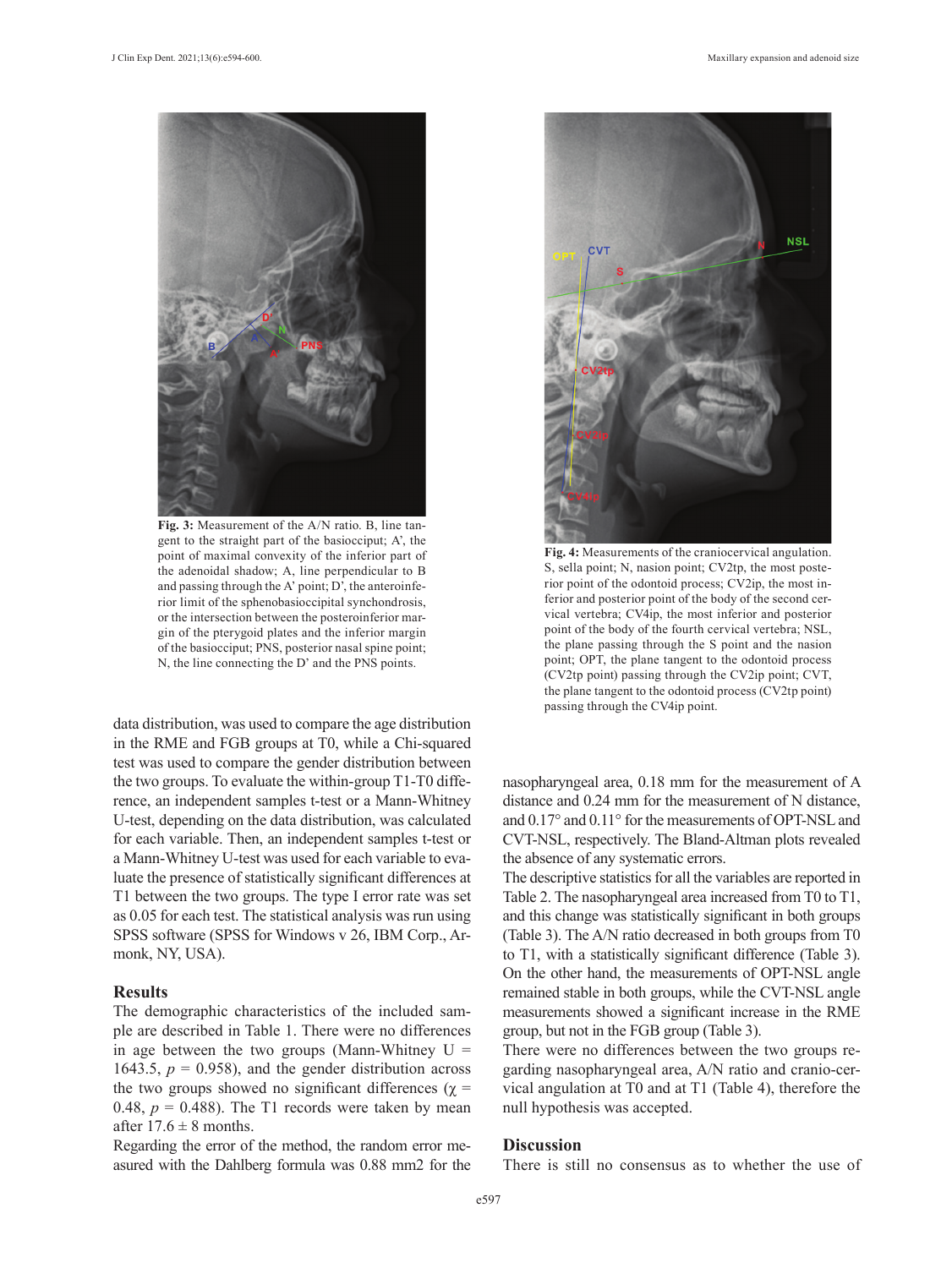**Table 1:** Demographic characteristics of the study sample.

|                          | <b>Males</b>          | <b>Females</b>                       | Total         |
|--------------------------|-----------------------|--------------------------------------|---------------|
| FGB group $(n=60)$       | $8.7\pm1.2$ (n= 25)   | $\vert 8.8 \pm 1.2 \ (n=35) \ \vert$ | $8.8 \pm 0.2$ |
| $\vert$ RME group (n=60) | $8.8 \pm 1.3$ (n= 22) | $\frac{1}{2}$ 8.9±1.4 (n=38)         | $8.9 \pm 0.2$ |

Mean  $\pm$  standard deviation in years.

**Table 2:** Descriptive statistics for the adenoidal space and the cranio-cervical angulation.

|                      | FGB group $(n=60)$ |                   | RME group $(n=60)$ |                    |
|----------------------|--------------------|-------------------|--------------------|--------------------|
|                      | T0                 | T1                | T0                 | T1                 |
| Nasopharyngeal area† | $102.06 \pm 40.0$  | $133.56 \pm 53.9$ | $100.81* \pm 48.8$ | $120.31* \pm 43.2$ |
| $A/N$ Ratio          | $0.58 \pm 0.12$    | $0.55 \pm 0.13$   | $0.58* \pm 0.14$   | $0.55 \pm 0.13$    |
| OPT-NSL <sup>+</sup> | $99.04 \pm 10.2$   | $98.43 \pm 8.6$   | $98.99* \pm 8.8$   | $100.14 \pm 9.4$   |
| CVT-NSL‡             | $107.09 \pm 11.1$  | $107.09 \pm 9.6$  | $106.38 \pm 9.0$   | $108.80 \pm 9.7$   |

\*Shapiro-Wilk normality test statistically significant with *p*<0.05; †mean ± standard deviation, expressed in mm<sup>2</sup>; \*mean ± standard deviation, expressed in arc degrees.

**Table 3:** Within groups comparisons (T1-T0) for the adenoidal space and the cranio-cervical angulation.

|                      | FGB group $(n=60)$ |                | RME group $(n=60)$ |                |
|----------------------|--------------------|----------------|--------------------|----------------|
|                      | <b>Statistics</b>  | <i>p</i> value | <b>Statistics</b>  | <i>p</i> value |
| Nasopharyngeal area* | $515.0*$           | < 0.001        | $1114.0*$          | < 0.001        |
| $A/N$ Ratio          | $0.04$ †* ± 0.09   | 0.002          | 532.0‡*            | 0.005          |
| OPT-NSL†             | 2940.0             | 0.993          | 2771.0             | 0.152          |
| <b>CVT-NSL†</b>      | 2779.0             | 0.415          | $2363.0*$          | 0.010          |

\*Statistically significant with  $p$ <0.05; †mean difference  $\pm$  standard error of the mean from paired samples T-test; ‡test statistics from related samples Wilcoxon Signed Rank test.

|                   | T0                    |                | T1                      |                |
|-------------------|-----------------------|----------------|-------------------------|----------------|
|                   | <b>Statistics</b>     | <i>p</i> value | <b>Statistics</b>       | <i>p</i> value |
| Rhinopharinx area | 1540.01               | 0.527          | 1349.0 <sup>t</sup>     | 0.089          |
| $A/N$ Ratio       | 1736.01               | 0.737          | $0.001\dagger \pm 0.02$ | 0.978          |
| <b>OPT-NSL</b>    | 1629.01               | 0.893          | $-1.7\dagger \pm 1.2$   | 0.151          |
| CVT-NSL           | $0.87\dagger \pm 1.9$ | 0.644          | $-1.6\dagger \pm 1.8$   | 0.387          |

**Table 4:** Between groups comparisons for the adenoidal space and the cranio-cervical angulation.

\*Statistically significant with  $p$ <0.05; †mean difference  $\pm$  standard error of the mean from independent samples T-test, assuming equal variances; ‡U-statistics from Mann-Whitney U-test.

CBCTs to calculate airway volume can provide better indications of breathing function than measurements taken on lateral cephalograms (25-29). Measurements made on CBCTs are subject to several confounders, such as the head, body and jaw position at the time of scan acquisition; the respiratory phase and the tongue position. But above all, manual orientation of CBCT images, slice selection, threshold sensitivity and the segmentation protocol are all factors that greatly influence the final measurements and that are seldom considered in the published literature (16,30). For example, inter-examiner differences up to 27% of the measured value were observed for the evaluation of nasopharyngeal volume and minimal cross-sectional area (16). There are many lines of evidence supporting the use of 2D images instead of taking CBCT scans for airway assessment (17,31,32). Sagittal measurements on lateral cephalograms and sagittal slices on CBCT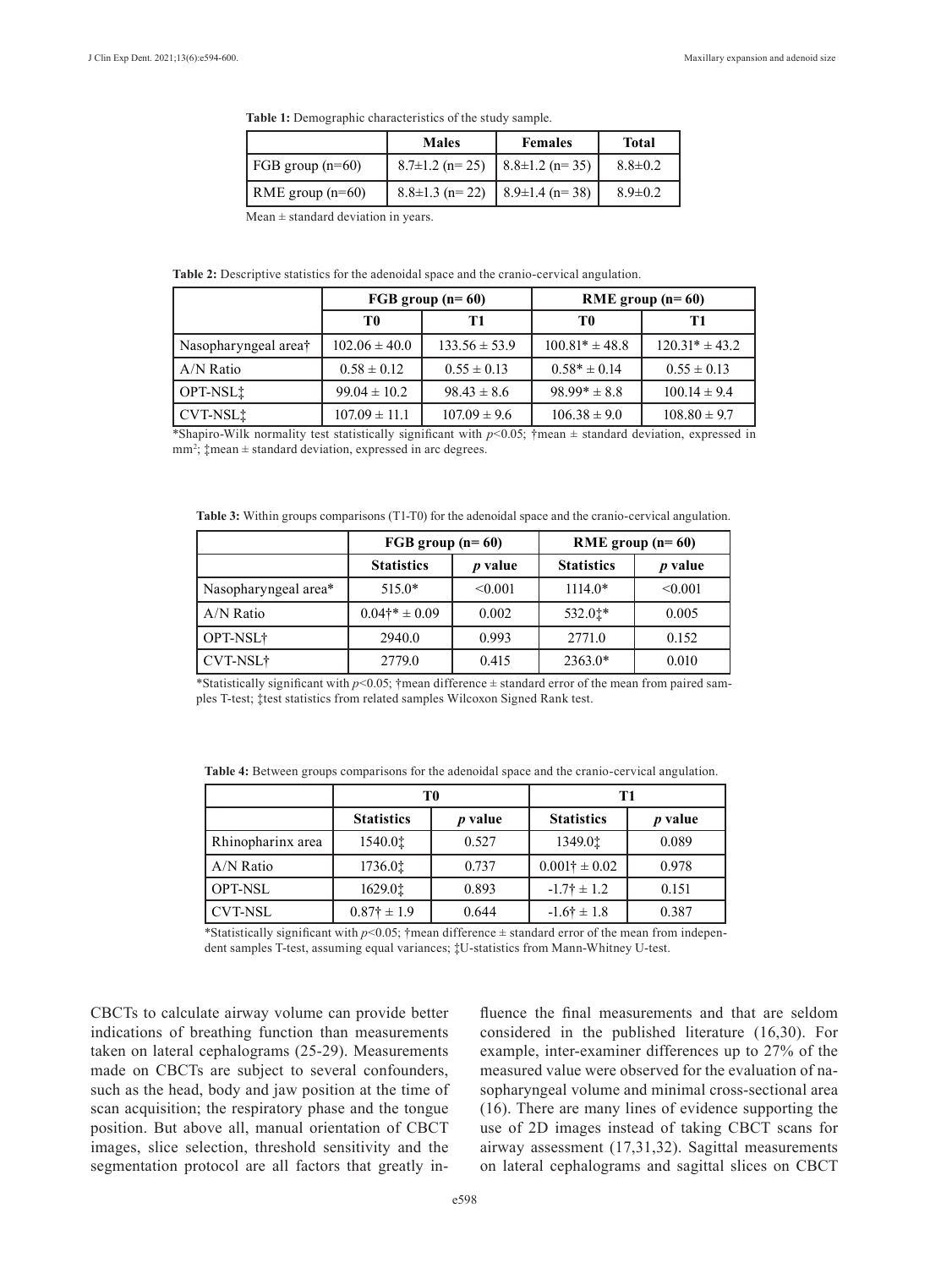were highly correlated (32) and showed a good correlation with the corresponding evaluated areas on the axial plane (33).

Different types of measurements of adenoidal section and nasopharyngeal space have been proposed in the literature (17), but only one study by Vig *et al.* evaluated the specificity and sensitivity of McNamara's linear measurement (34) and Schulholf's area (35) (which is very similar to the area measurement used in the present study, with the only difference being that instead of an S-PNS line, Schulholf used a line perpendicular to the palatal plane passing through the PNS point) in recognizing airway obstruction, reporting a sensitivity of 0.318 and a specificity of 0.833 for McNamara's linear measurement, and a sensitivity of 0.182 and a specificity of 0.666 for Schulholf's area (36). However, the low sensitivity shown by Vig *et al.* was probably due to their use of the measurement of nasal resistance as a reference; this way, patients could be considered as having adenoid problems when they actually have rhinosinusitis or simply small nasal cavities. If a patients has no problems with nose breathing, the probability of having hypertrophic adenoids is consequently low, and this will lead to a higher specificity (17). All these results suggest the use of 2D images as a useful guide to the corresponding airway volume for screening and recommending further in-depth otorhinolaryngologic evaluation (31).

According to the results of this study, the nasopharyngeal area increased from T0 to T1 in both groups and the A/N ratio decreased, suggesting the presence of smaller adenoids at T1 (Table 3). Nevertheless, it is possible that this decrease could be due to growth rather than an effect of the two appliances used. Indeed, there is evidence that the coronal and sagittal diameter of the nasopharynx are correlated to age (37), and that the adenoid volume changes with age: their development increases until reaching a peak at 4-5 years of age, then continues until another peak is reached around 9-10 years, following which they start to decrease progressively up to 14-15 years of age (23). The mean age of the present sample at T0 was less than 9 years, and the T1 records were taken a mean of 18 months later; therefore, the likelihood that those patients were in a phase of adenoidal tissue growth peak and that the increase in nasopharyngeal area observed was due to treatment is high. Of course, the only way to prove this statement would be to include a control group of untreated patients; however, it is unethical to postpone a treatment of maxillary expansion in 9-year-old patients by one-and-a-half years with the certainty that the outcome would be worsened because the successful opening of the midpalatal suture is age-dependent (38), and treatment should be carried out ideally with the appliance bonded on deciduous teeth (39).

When the two groups were compared, a comparable in-

crease in nasopharyngeal area and decrease in A/N ratio were observed (Table 4). This result seems to suggest that increasing the diameter of the maxillary arch with either RME or FGB leads to a similar outcome in terms of the adenoidal dimension. While the treatment of RME results in the correction of the transverse occlusal relationship by a high force that acts in a short timespan on both skeletal and dental structures, the FGB promotes a slow expansion using the force of a palatal spring but also the action of the masticatory muscles on the metallic bite planes. Studies have shown that the FGB appliance is able to correct the dental crossbite but also to normalize the masticatory function (40). Therefore, it can be argued that a rapid maxillary expansion and a slow functional expansion can lead to similar outcomes in terms of increasing the nasopharyngeal area. Contradicting results regarding the effects of RME on airways have been found in the literature: while some studies denied a positive effect (19,41), others confirmed an airway increase (15). Anyway, it is difficult to evaluate the clinical significance of such cephalometric changes, even though some authors reported a benefit in terms of the breathing pattern after RME (42).

Concerning cranio-cervical angulation, no differences were found in the OPT-NSL angle before and after treatment and between the two groups (Tables 3 and 4). The CVT-NSL angle showed a significant increase between T0 and T1 only in the RME group, but there were no significant differences when the two groups were compared at both timepoints. This finding is in partial agreement with the results of previous studies, where a more upright head position was observed after RME (15,21,24). A possible explanation could be that since patients with severe respiratory problems were excluded, despite the T1 increase in the nasopharyngeal area, the breathing pattern was not impaired before treatment and did not display noticeable changes.

Regarding the limitations of the present study, the retrospective nature of the protocol should be mentioned, although care was taken to retrieve the samples in a rigid chronological order. The absence of an inactive control group is surely another limitation; however, as mentioned earlier, this methodological choice was dependent on ethical issues.

#### **Conclusions**

Both rapid expansion with RME and slow functional expansion of the maxillary arch with FGB resulted in a post-treatment decrease in adenoidal dimensions and increase in the nasopharyngeal area in growing patients from 6 to 14 years of age, without significant differences between them. The cranio-cervical angulation measured through the CVT-NSL angle increased after treatment only in the RME group but did not display any significant variation between the two groups.